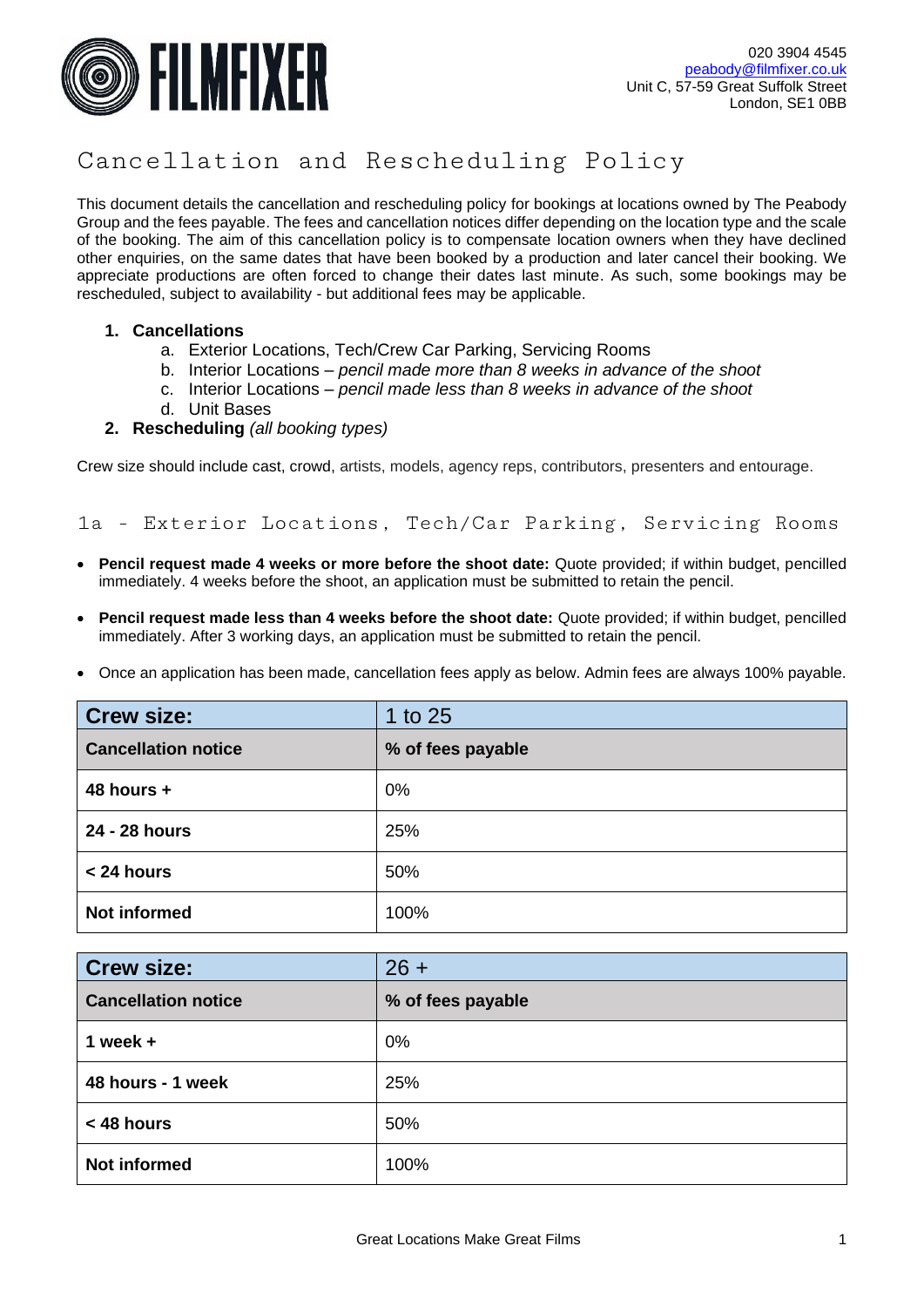

# 1b. Interior Locations

#### Pencil requested more than 8 weeks in advance of shoot

- Quoted provided; if within budget, pencilled immediately. After 10 working days, an application must be submitted and holding deposit (equal to 25% of the total fees) paid to retain the pencil.
- Holding deposit must be paid (or P.O. provided) within 3 working days of receipt of invoice. Holding deposit is non-refundable.
- If the pencil is request is made less than 8 weeks before the shoot date, please see section 1c below.
- Once an application has been made, holding deposit is retained and cancellation fees apply as below. Admin fees are always 100% payable.

| <b>Cancellation notice</b> | <b>Fee Type</b>      | % of fees payable |
|----------------------------|----------------------|-------------------|
| 4 weeks +                  | Staff costs          | $0\%$             |
|                            | Location fees        | $0\%$             |
| $2 - 4$ weeks              | Staff costs          | $0\%$             |
|                            | <b>Location fees</b> | 25%               |
| $1 - 2$ weeks              | Staff costs          | 50%               |
|                            | Location fees        | 50%               |
| $< 1$ week                 | Staff costs          | 100%              |
|                            | <b>Location fees</b> | 50%               |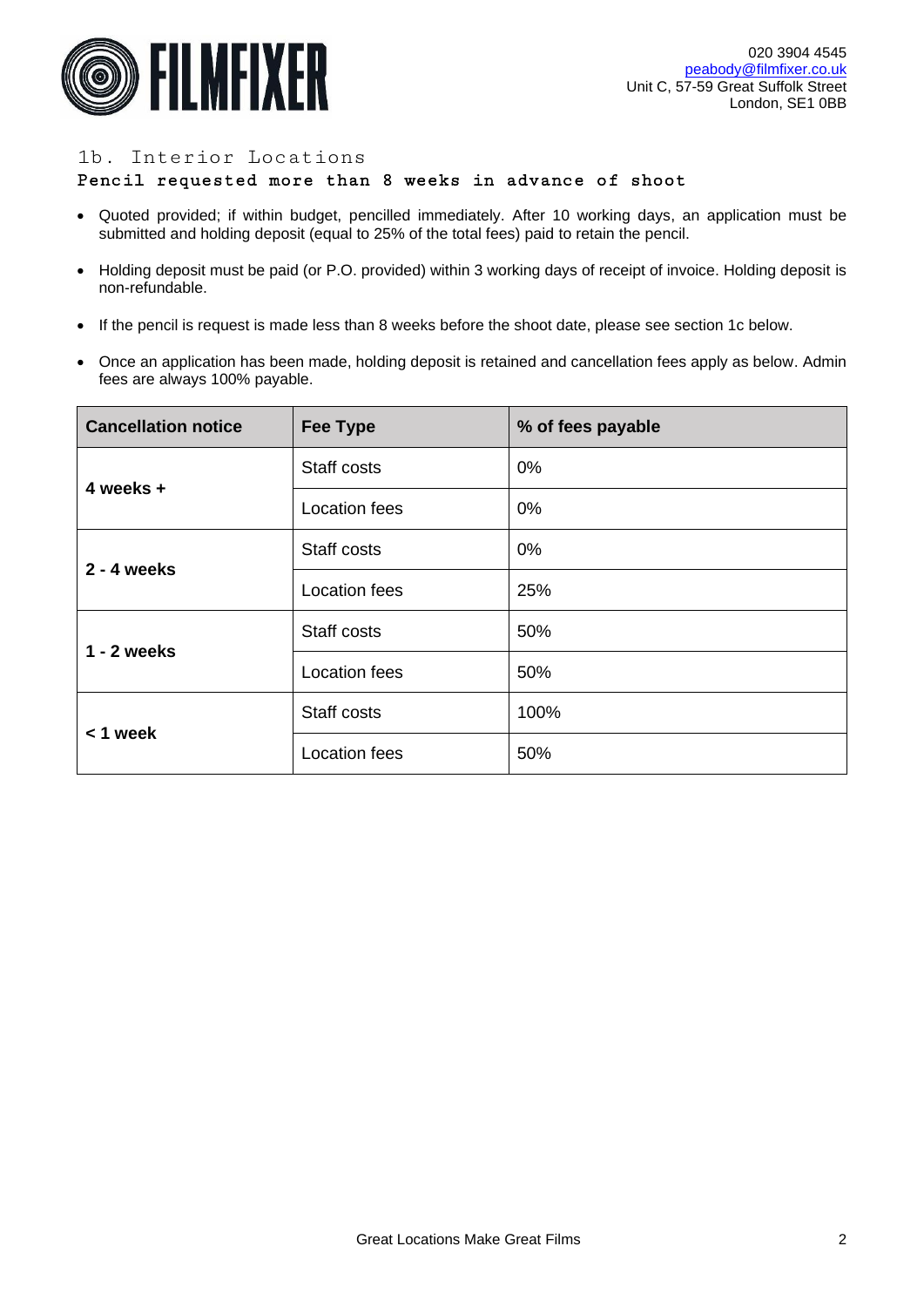

## 1c. Interior Locations

## Pencil requested less than 8 weeks in advance of shoot

- Quote provided; if within budget, pencilled immediately. After 3 working days, an application must be submitted to retain the pencil.
- Once an application has been made, cancellation fees apply as below. Admin fees are always 100% payable.

| <b>Cancellation notice</b> | Fee Type             | % of fees payable |
|----------------------------|----------------------|-------------------|
| 4 weeks +                  |                      | No fees payable   |
| $2 - 4$ weeks              | Staff costs          | 50%               |
|                            | <b>Location fees</b> | 50%               |
| < 2 weeks                  | Staff costs          | 100%              |
|                            | <b>Location fees</b> | 75%               |

# 1d. Unit Bases

- Quote provided; if within budget, pencilled immediately. After 3 working days, an application must be submitted to retain the pencil.
- Once an application has been made, cancellation fees apply as below. Admin fees are always 100% payable.

| <b>Cancellation notice</b> | % of fees payable |
|----------------------------|-------------------|
| 2 weeks +                  | 0%                |
| $1 - 2$ weeks              | 25%               |
| $< 1$ week                 | 50%               |
| <b>Not informed</b>        | 100%              |

- If a cancelled booking is rebooked by another production, the cancellation fees will be waived.
- The production must contact FilmFixer to enquire if the unit base has been rebooked and if they are subsequently eligible for waived cancellation fees.